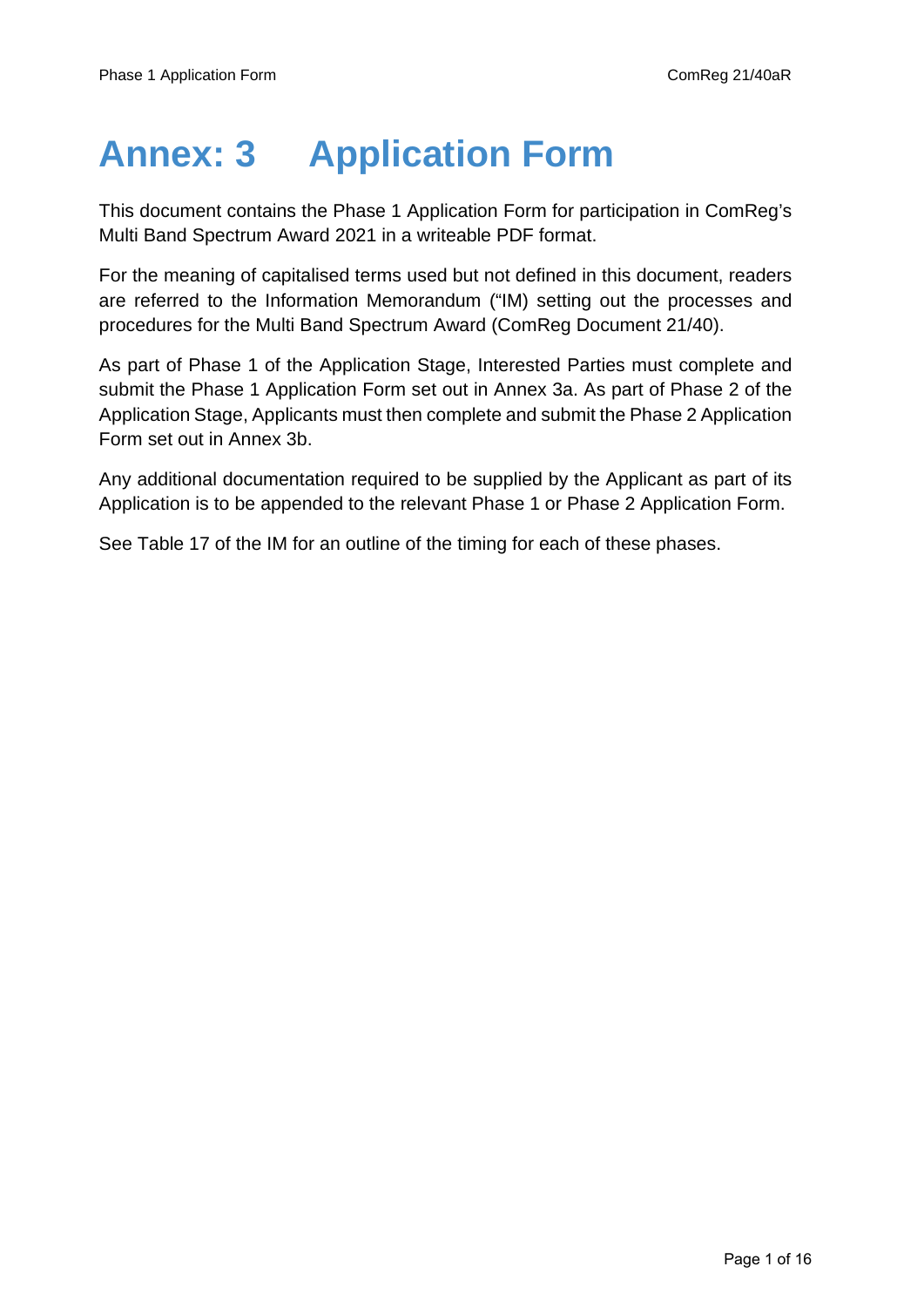## **Annex 3a – Phase 1 Application Form**

#### **Part 1: Administrative Information**

For an Application to be complete, the administrative information listed in Table A3.1 below and the statement of intent regarding the submission of the Phase 2 Application Form must be provided.

Appropriate evidence of the authorisation of Authorised Agent(s), as per Section 3.3.2 paragraph 3.57 of the IM, must also be attached hereto.

Note that the Applicant name provided will be that to whom Licence/s will be awarded where relevant. Contact details for Authorised Agents are those that will be used by ComReg for circulating Bidder Materials for the Award Process and for contacting the Bidder during the Award Process if necessary. As discussed below, some details will also be used for two-factor authentication for electronic signatures.

| <b>Information required</b>                                                                                                  | <b>Information provided</b>                     |
|------------------------------------------------------------------------------------------------------------------------------|-------------------------------------------------|
| Name of Applicant*                                                                                                           | Name:                                           |
| Complete postal address of<br>registered office or, if it does                                                               | Address 1:                                      |
| not have a registered office,<br>the principal place where it                                                                |                                                 |
| carries on business                                                                                                          |                                                 |
|                                                                                                                              |                                                 |
|                                                                                                                              |                                                 |
| number<br>Telephone<br>for<br>Applicant                                                                                      | Telephone:                                      |
| Bank details of Applicant (for<br>the purpose of returning part<br>all of the Applicant's<br>or<br>Deposit where applicable) | Name of bank and address of relevant<br>branch: |
|                                                                                                                              | <b>Account Number:</b>                          |

#### **Table A3.1: Administrative information**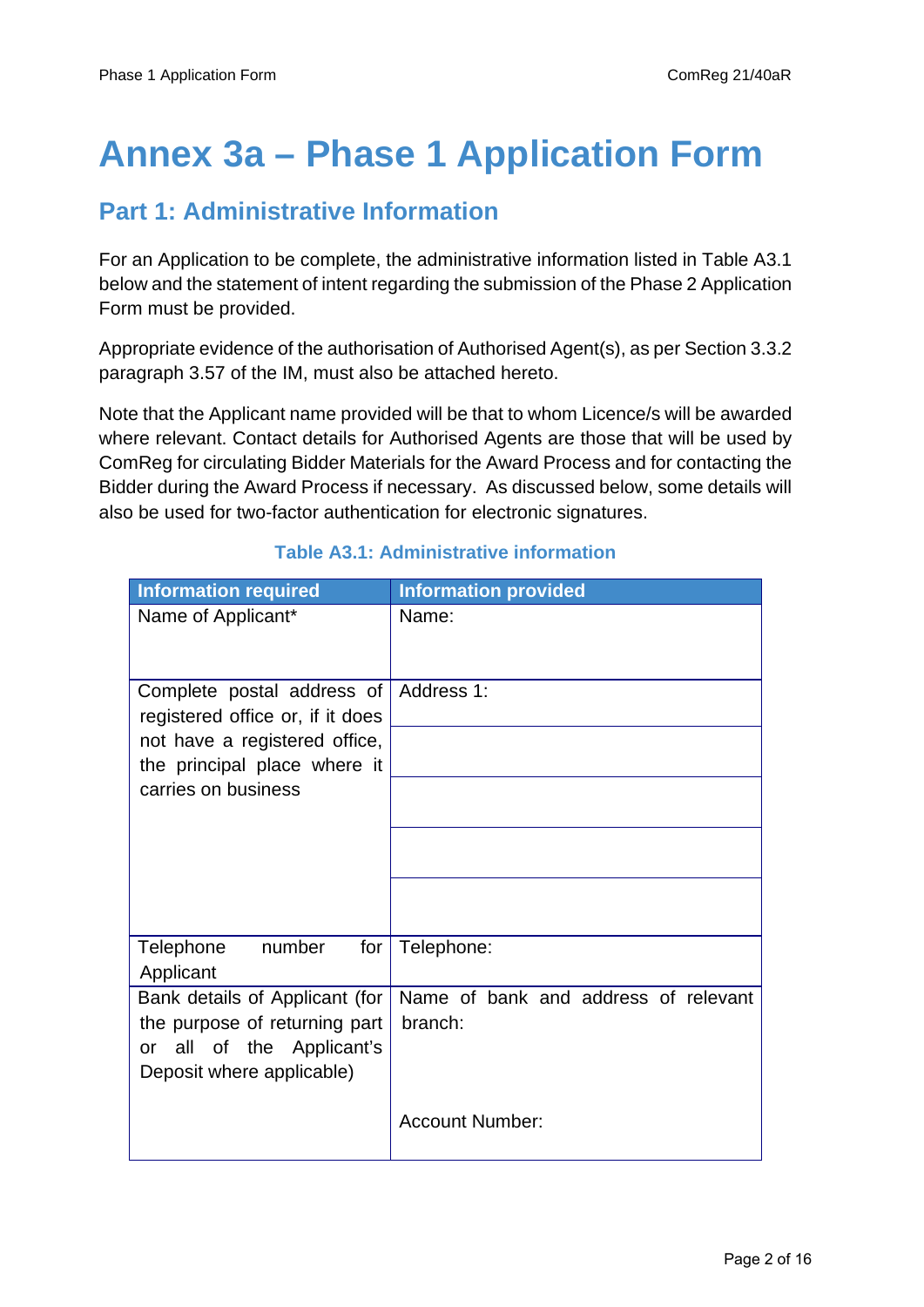| <b>Information required</b>                                                       | <b>Information provided</b>                                                                             |
|-----------------------------------------------------------------------------------|---------------------------------------------------------------------------------------------------------|
|                                                                                   | Sort Code:                                                                                              |
|                                                                                   | <b>BIC Code:</b>                                                                                        |
|                                                                                   | <b>IBAN No:</b>                                                                                         |
| of<br>Applicant's<br>Name<br>Authorised Agent 1**<br>(Block capitals)             | Name:                                                                                                   |
| Position<br>Applicant's<br><b>of</b><br><b>Authorised Agent 1</b>                 | Position:                                                                                               |
| Telephone numbers and e-<br>mail address of Applicant's<br>Authorised Agent 1**** | Telephone (fixed):                                                                                      |
|                                                                                   | Telephone (mobile):                                                                                     |
|                                                                                   | Email:                                                                                                  |
|                                                                                   | [Telephone (Mobile) and email to be<br>used for two-factor authentication for<br>electronic signatures] |
| Specimen<br>signature<br>οf<br>Applicant's Authorised Agent<br>1                  | Signature 1:                                                                                            |
| Witnessed By:                                                                     | Name:                                                                                                   |
|                                                                                   | Position:                                                                                               |
|                                                                                   | Signature:                                                                                              |
|                                                                                   |                                                                                                         |
|                                                                                   |                                                                                                         |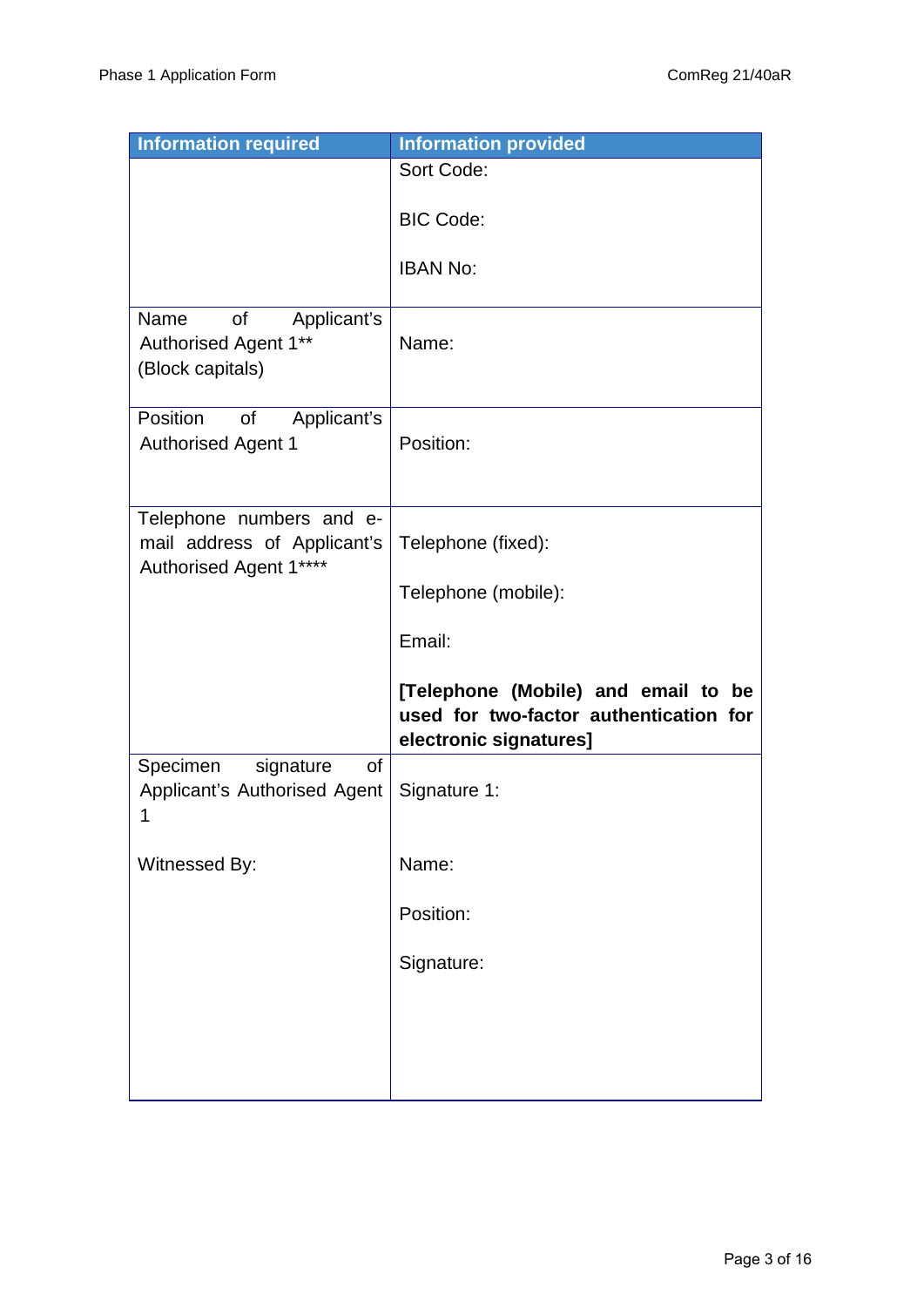| <b>Information required</b>                                                                             | <b>Information provided</b>                                                                             |
|---------------------------------------------------------------------------------------------------------|---------------------------------------------------------------------------------------------------------|
| of<br>Applicant's<br>Name<br>Authorised<br>Agent<br>$\overline{2}$<br>(optional)***<br>(Block capitals) | Name:                                                                                                   |
| Position<br>Applicant's<br>of<br><b>Authorised Agent 2</b>                                              | Position:                                                                                               |
| Telephone numbers and e-<br>mail address of Applicant's<br>Authorised Agent 2****                       | Telephone (fixed):                                                                                      |
|                                                                                                         | Telephone (mobile):                                                                                     |
|                                                                                                         | Email:                                                                                                  |
|                                                                                                         | [Telephone (Mobile) and email to be<br>used for two-factor authentication for<br>electronic signatures] |
| Specimen<br>signature<br>of<br>Applicant's Authorised Agent<br>2                                        | Signature:                                                                                              |
| Witnessed By:                                                                                           | Name:                                                                                                   |
|                                                                                                         | Position:                                                                                               |
|                                                                                                         | Signature:                                                                                              |
|                                                                                                         |                                                                                                         |
|                                                                                                         |                                                                                                         |
|                                                                                                         |                                                                                                         |
|                                                                                                         |                                                                                                         |
|                                                                                                         |                                                                                                         |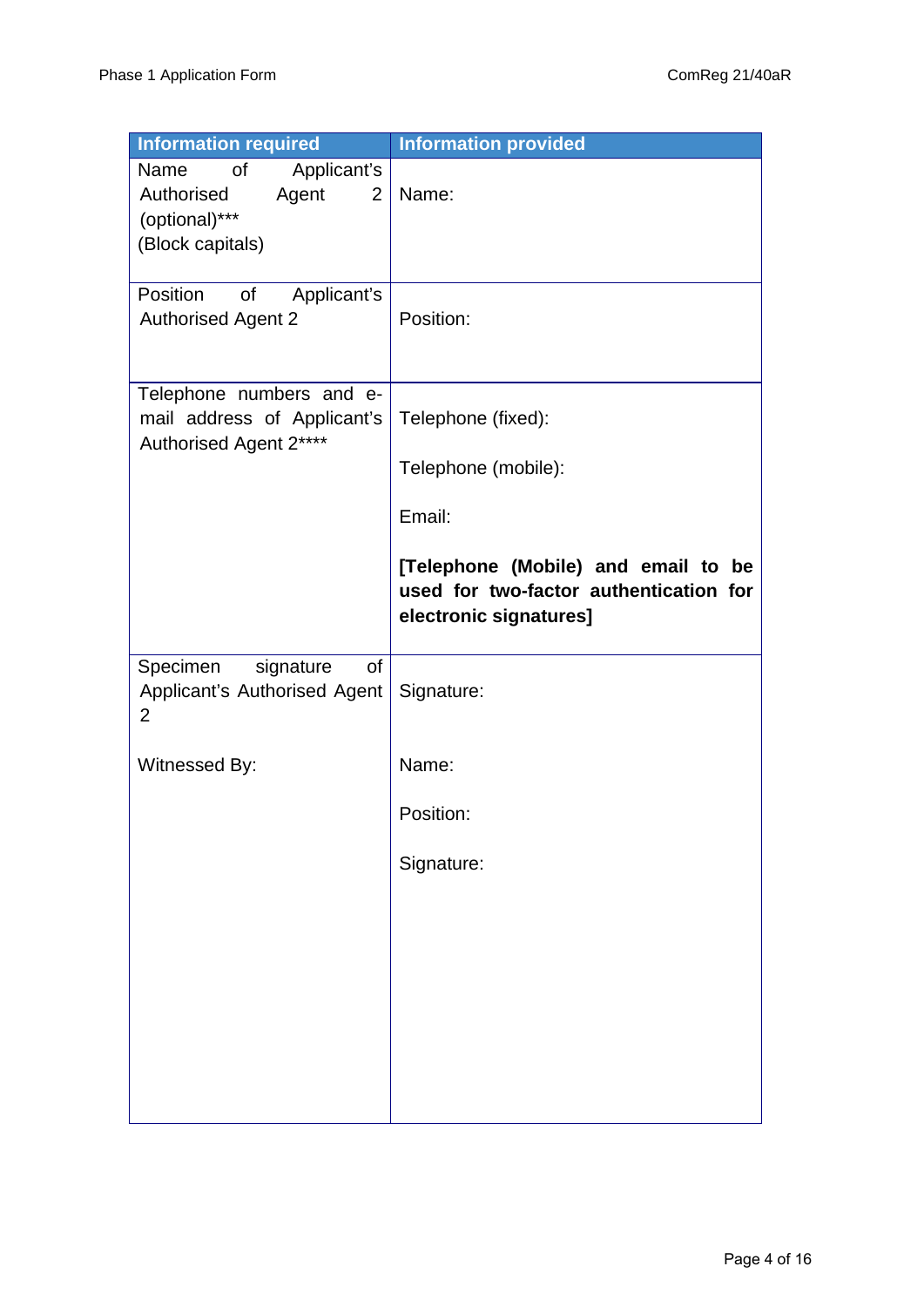| <b>Information required</b>                                                                | <b>Information provided</b>                                                                             |
|--------------------------------------------------------------------------------------------|---------------------------------------------------------------------------------------------------------|
| of<br>Applicant's<br>Name<br>Authorised<br>Agent<br>3<br>(optional)***<br>(Block capitals) | Name:                                                                                                   |
| Position<br>Applicant's<br>of                                                              |                                                                                                         |
| <b>Authorised Agent 3</b>                                                                  | Position:                                                                                               |
| Telephone numbers and e-<br>mail address of Applicant's<br>Authorised Agent 3****          | Telephone (fixed):                                                                                      |
|                                                                                            | Telephone (mobile):                                                                                     |
|                                                                                            | Email:                                                                                                  |
|                                                                                            | [Telephone (Mobile) and email to be<br>used for two-factor authentication for<br>electronic signatures] |
| Specimen<br>signature<br>οf<br>Applicant's Authorised Agent<br>3<br>Witnessed By:          | Signature:                                                                                              |
|                                                                                            | Name:                                                                                                   |
|                                                                                            | Position:                                                                                               |
|                                                                                            | Signature:                                                                                              |

\* Note: In the case of Applicants that are bodies corporate, attach a certified copy of Certificate of Registration along with the constitution of the company or equivalent together with a certified translation thereof into English or Irish, where the original is not in English or Irish. The Company Secretary or other authorised signatory is required to certify the copy**.**

\*\* Note: Authorised Agents must be authorised to bind the Bidder and to take all decisions or communicate all decisions connected with the Auction on the Bidder's behalf including, but not limited to, the authority to submit Bids (including the Initial Bid Form) in respect of any of the Lots available in the Award Process and to commit to payment of the necessary amount if the Bidder is granted a Licence as a result of the outcome of the Award Process. The same applies with respect to Authorised Agents 2 and 3 where appointed (see Note below).

\*\*\* Note: Applicants can authorise other persons (i.e. Authorised Agent 2 and/or Authorised Agent 3) to act as an alternative Authorised Agent in case of unavailability of the primary Authorised Agent (i.e. Authorised Agent 1). In case of any duplication of documentation submitted (this would not include documentation requested by ComReg, or where an Applicant is updating or replacing its Application in accordance with this IM) on behalf of the Bidder by different Authorised Agents, the documentation submitted by the highest listed Authorised Agent (i.e. Authorised Agent 1 or 2 as appropriate) would be considered as final and binding unless ComReg, at its sole discretion, clearly indicates otherwise in writing.

\*\*\*\* Note: Any two-factor authentication must use the mobile phone number and email address of the relevant Authorised Agent set out in this Table A3.1 (but this does not preclude further appropriate electronic security measures that the Applicant may also use). Applicants should ensure that this can be complied with at the time of electronic signature.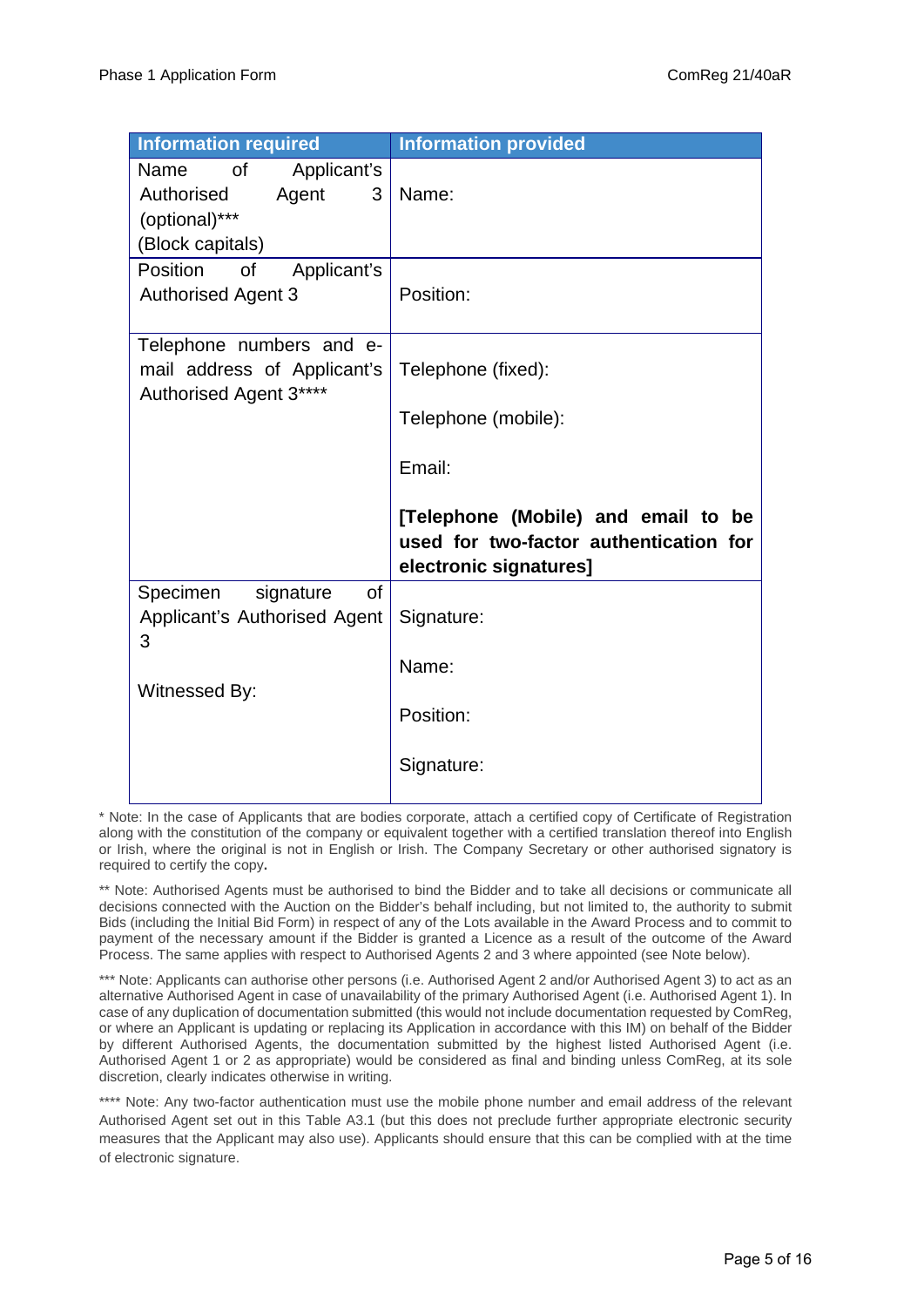## **Statement of intent regarding the submission of Phase 2 Application Documentation**

(Please state YES/NO in boxes as appropriate)

Hardcopies of the Phase 2 Application Form will be submitted to ComReg

#### OR

Electronic copies of Phase 2 Application Documentation with the electronic signature of an Authorised Agent (in accordance with the Award Rules) will be submitted to ComReg. If so, please complete the following:

\_\_\_\_\_\_\_\_\_\_\_\_\_\_\_\_\_\_\_\_\_\_\_\_\_

- Name of the secure reputable third-party electronic signature platform that will be used:
- Confirmation which type of electronic signature will be used and details of same (e.g. advanced electronic signature, qualified electronic signature, simple or basic electronic signature with at a minimum of two factor authentication). Note that two-factor authentication must use the mobile phone number and email address of the relevant Authorised Agent set out in this Table A3.1 (but this does not preclude further appropriate electronic security measures that the Applicant may also use):

\_\_\_\_\_\_\_\_\_\_\_\_\_\_\_\_\_\_\_\_\_\_\_\_\_\_\_\_\_\_\_\_\_\_\_\_\_\_\_\_\_\_\_\_\_\_\_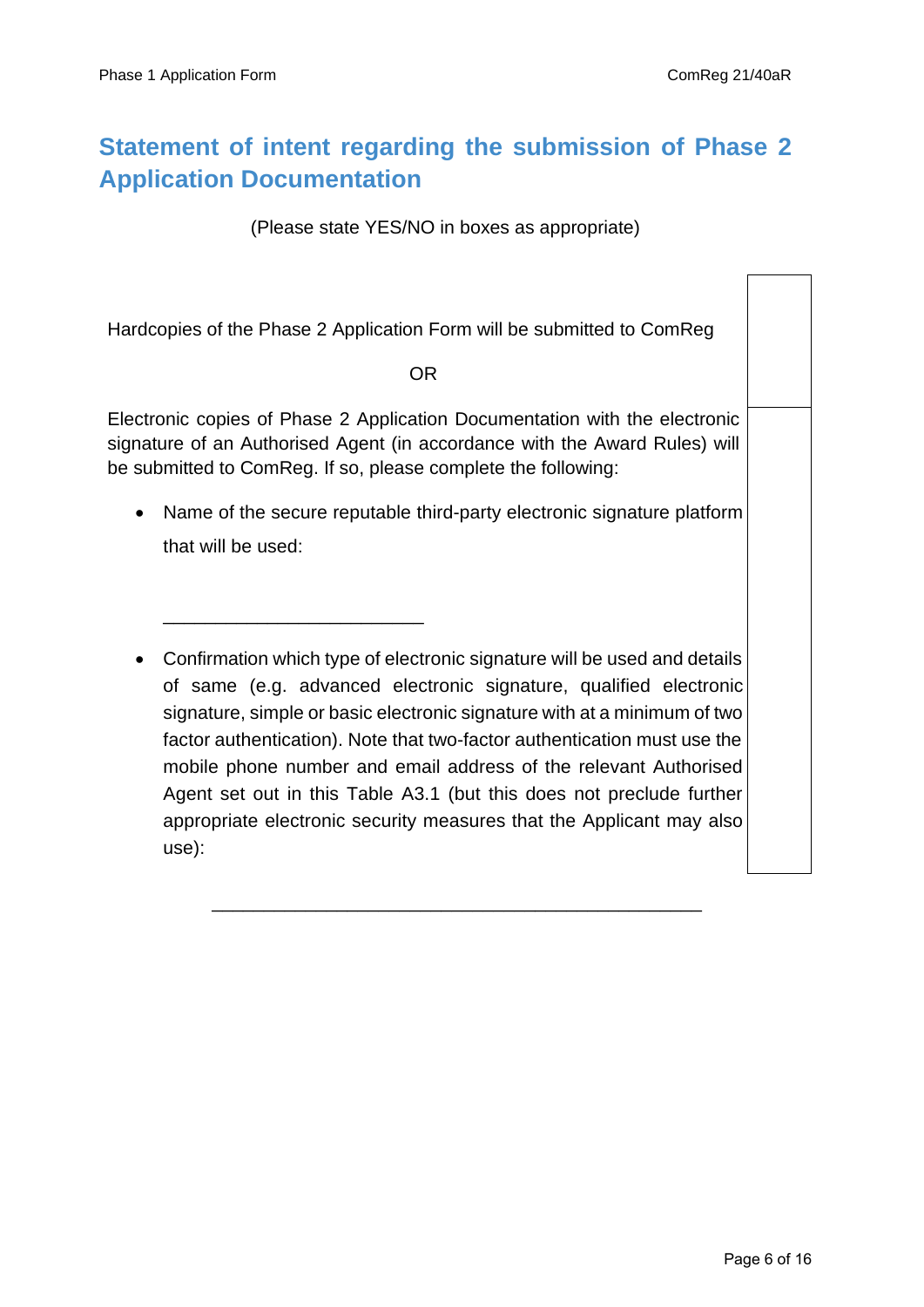### **Part 2: Applicant Declaration**

The terms "Award Rules", "Associated Bidders", "Applicant", "Bidding Group", "Connected Person", "Confidential Information" and "Insider" for the purposes of this declaration shall be construed as defined in the Information Memorandum.

We, the undersigned, being Authorised Agents of **[** [ [ [ [ ] ] **] (**the **"Applicant"**) hereby undertake, warrant, acknowledge and declare, and to the extent that anything contemplated hereunder remains to be done, covenant, both on our own behalf and on behalf of the Applicant, having made all reasonable inquiries that:

- 1. The Applicant is entitled to submit the Application and participate in the Award Process, and the Applicant has obtained all necessary declarations of consent, permissions and approvals, whereas we, as Authorised Agent(s), are authorised to bind the Applicant and to take all decisions or communicate all decisions connected with the Auction on the Applicant's behalf including, but not limited to, the authority to submit Bids (including the Initial Bid Form) in respect of any of the Lots available in the Award Process and to commit to payment of the necessary amount if the Applicant is granted a Licence as a result of the outcome of the Award Process.
- 2. The Applicant has ensured and will ensure that all information and all declarations contained in the Application and appendices attached thereto are correct and accurate.
- 3. The Applicant has and will ensure that, until public announcement by ComReg on the outcome of the Award Process, the Applicant discloses Confidential Information only to the extent necessary and then, save as expressly permitted by the Information Memorandum, only to other parties within the Applicant's own Bidding Group or to persons who, prior to such disclosure, are Insiders in relation to the same Applicant and that the Applicant shall take all reasonable measures with a view to ensuring that the person who receives such Confidential Information treats it as confidential at all times until public announcement by ComReg on the outcome of the Award Process.
- 4. The Applicant has ensured and will ensure that the Applicant, the Applicant's employees, board of directors (where Applicant is a body corporate) and persons connected with the Applicant or Insiders refrain from disclosing Confidential Information to parties other than as specified in paragraph 3 above and from exchanging Confidential Information with other parties regarding the Applicant's strategy for obtaining and use of the Licence or Licences until public announcement by ComReg on the outcome of the Award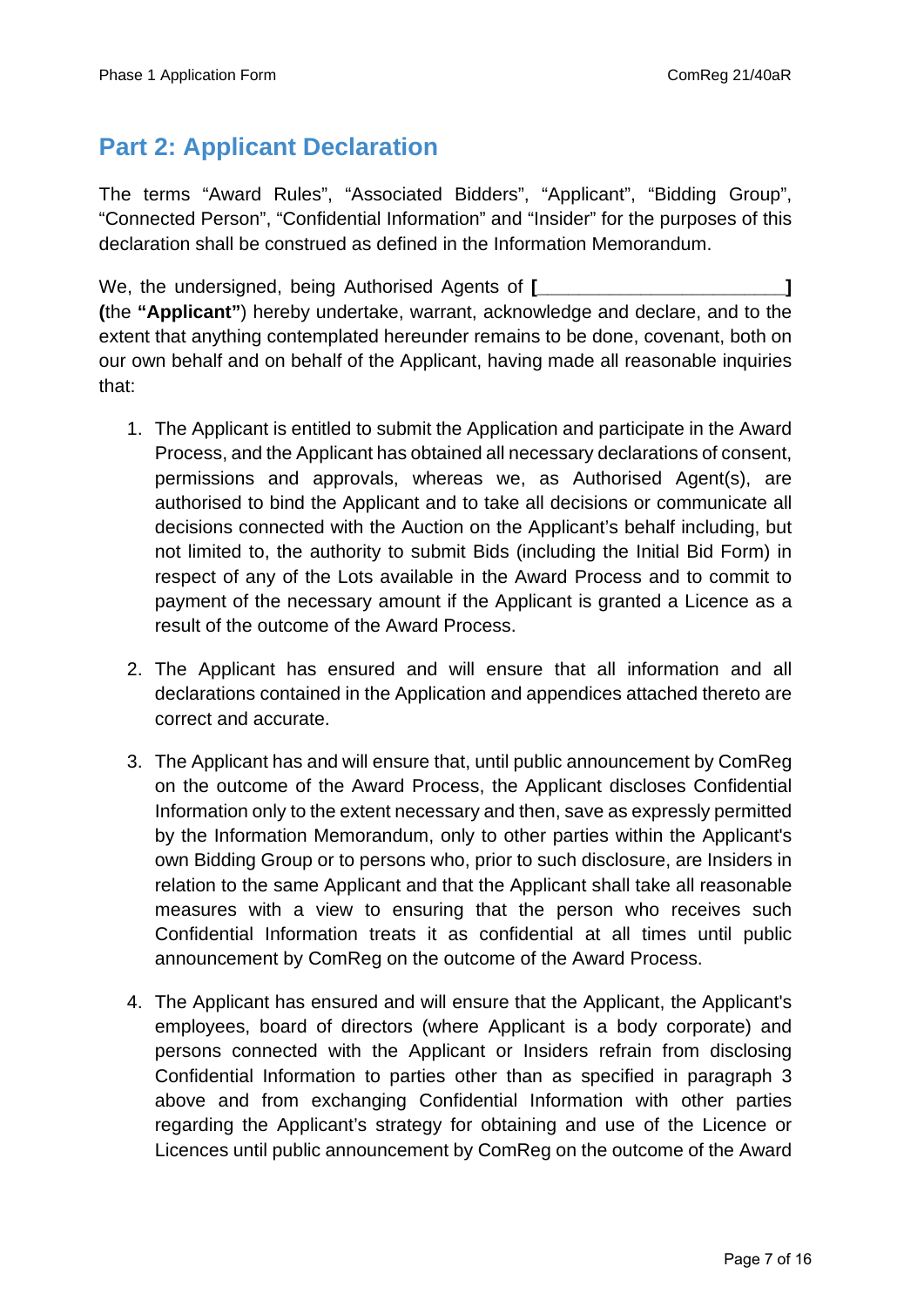Process.

- 5. Save as expressly permitted by the Information Memorandum, the Applicant will ensure that the Applicant, the Applicant's employees, any Connected Persons and any Insiders - shall refrain from entering into agreements or negotiations with a view to entering into agreements with other Interested Parties or their Connected Persons in relation to matters concerning the Award Process, including without prejudice to the generality of the foregoing, agreements relating to spectrum, network or infrastructure sharing, from the time at which this Application is submitted until the public announcement on the outcome of the Award Process by ComReg.
- 6. The Applicant has ensured and will ensure that the Applicant and, to the best knowledge of the Applicant, the Applicant's employees, any Connected Persons and any Insiders - neither prior to the submission of the Application, nor after the submission thereof and until the public announcement on the outcome of the Award Process by ComReg, shall enter into agreements or establish any understanding with a provider of equipment or software which:
	- regulates such provider's possibility of supplying equipment or software to another Applicant or their Connected Persons concerning the planning, establishment or operation of a network using the frequencies dealt with in this Award Process, or
	- regulates the prices or other terms and conditions that a provider of equipment or software may offer another Applicant or their Connected Persons in connection with the planning, establishment or operation of a network using the frequencies dealt with in this Award Process.

The Applicant has ensured that agreements already entered into or understandings already established, as mentioned in this paragraph 6, have been terminated, and to the best knowledge of the Applicant, any Connected Persons and any Insider have ensured that any such agreements or understandings have been terminated.

7. The Applicant has ensured and will ensure that the Applicant - and, to the best knowledge of the Applicant, the Applicant's employees, any Connected Persons and any Insider - does not enter into agreements or establish any understanding with a third party, either prior to or during the Award Process, for the access to or the use of the Applicant's network or networks using the frequencies dealt with in this Award Process, if the agreement or the understanding directs such third party not to participate or limits such third party's ability to participate in the Award Process.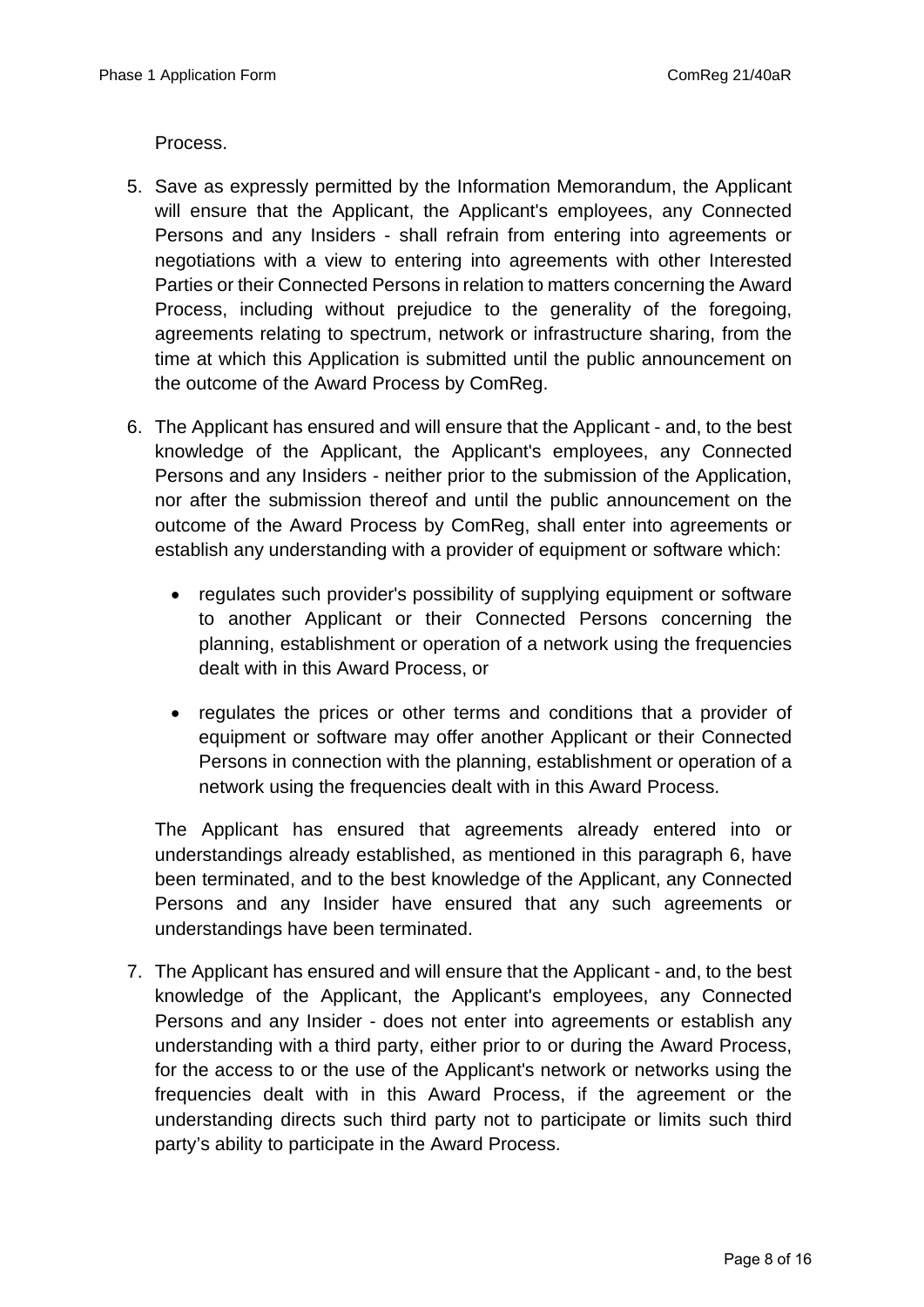- 8. The Applicant has ensured that agreements already entered into or understandings already established, as mentioned in paragraph 7, have been terminated, including to the best knowledge of the Applicant, any Connected Persons and any Insider have ensured such agreements or understandings have been terminated.
- 9. The Applicant has ensured and will ensure that the Applicant and, to the best knowledge of the Applicant, the Applicant's employees, any Connected Persons and any Insiders – both prior to and after the submission of an Application and until the public announcement on the outcome of the Award Process by ComReg, refrains from any action that could have an adverse effect on the Award Process.
- 10.The Applicant shall comply with the Award Rules as contained in the Information Memorandum as well as the provisions of Chapter 5 of the Information Memorandum at all times and shall procure that its personnel, Insiders and Connected Persons, to the extent appropriate, shall also comply with the Award Rules and the provisions of Chapter 5 of the Information Memorandum from the date of publication of the Information Memorandum until the commencement of the Licences.
- 11.The Applicant has ensured and will ensure that, prior to the submission of its Application, it has taken all reasonable measures with a view to identifying its Connected Persons and Associated Bidders.
- 12.The Applicant will ensure that, in accordance with Section 3.3 of the Information Memorandum, after submitting its Application all material changes to its ownership structure are notified to ComReg.
- 13.Save as disclosed in an appendix attached to this Declaration, the Applicant (i) is not, or, in case the Applicant is a partnership, a joint venture or equivalent, each of the relevant partners or participants is not and is not expected to be subject to an insolvency process including, without prejudice to the generality of the foregoing, liquidation, examinership, receivership, bankruptcy, windingup proceedings or equivalent proceedings in other jurisdictions and (ii) is capable of paying its debts as they fall due.
- 14.Save as disclosed in an appendix attached to this Declaration, the Applicant is not, or, in case the Applicant is a partnership, a joint venture or equivalent, each of the relevant partners or participants is not and is not expected to be involved in any disputes which may in any material and adverse way affect the Applicant's possibility of complying with the terms of any Licence, if the Applicant is awarded such Licence.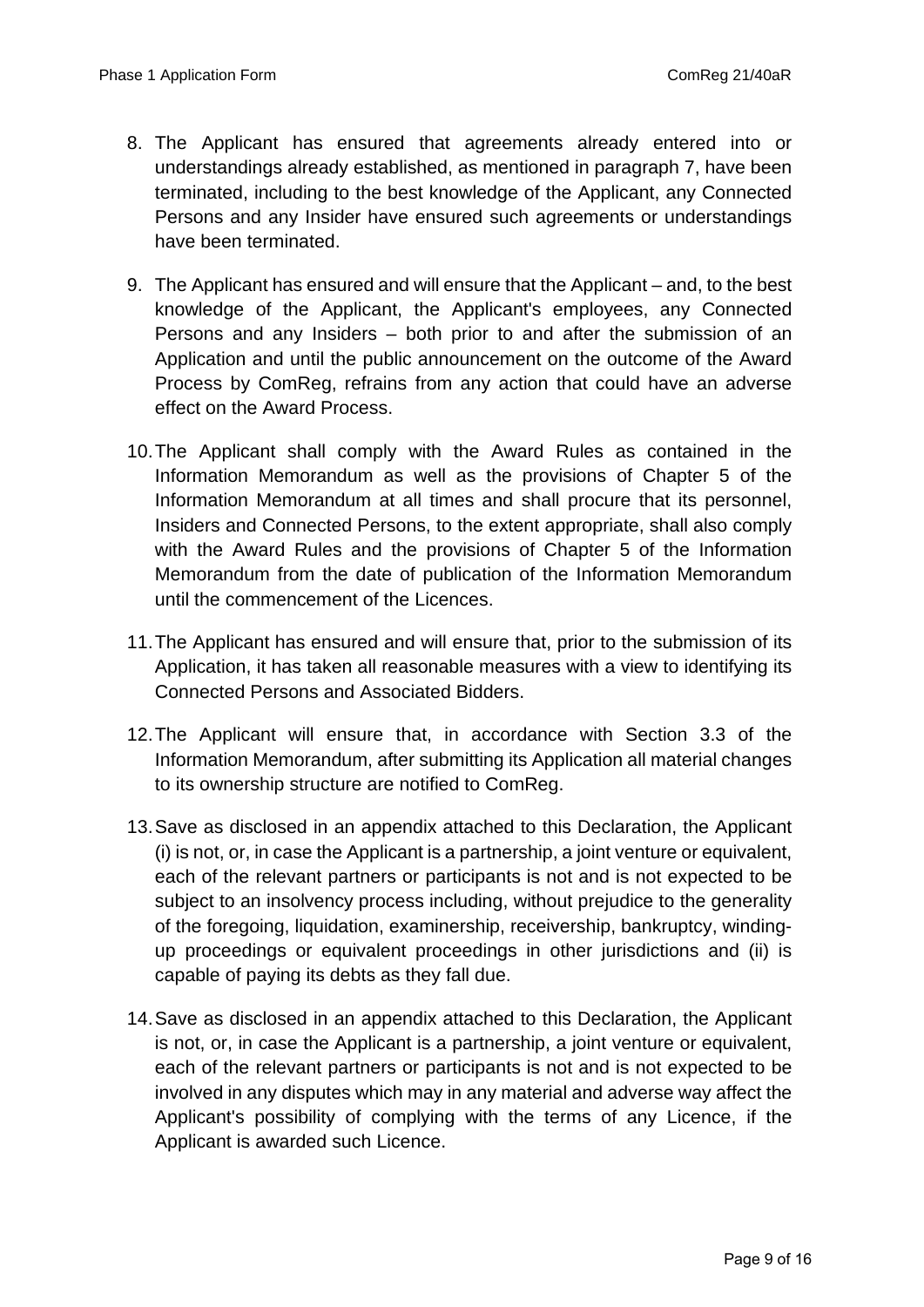- 15. Any disclosure made under paragraph 13 and/or paragraph 14 above will contain sufficiently clear and detailed information to allow ComReg to assess the Applicant's capacity to participate in the Award Process, to comply with the Award Rules and the provisions of Chapter 5 of the Information Memorandum and to comply with the terms of any Licence. ComReg's decision further to any assessment in this respect shall be final and that ComReg reserves the right to, where necessary and proportionate, seek further information or clarification from an Applicant, to specify the level of detail required and the timescales within which it must be provided. Any failure to cooperate fully with this disclosure requirement may result in an Applicant's Application being deemed invalid or in subsequent disqualification of the Applicant from the Award Process.
- 16. Even if an Applicant is unsuccessful in becoming a Bidder or withdraws its Application, it remains bound by the Award Rules and the provisions of Chapter 5 of the Information Memorandum, including those on confidentiality and Bidder behaviour, until a public announcement on the outcome of the Award Process is made by ComReg.
- 17.The Applicant will take part and be bound by any Transition Plan that may be defined by ComReg with regard to the Award Spectrum.
- 18.This Declaration is without prejudice to the Applicant's legal obligations more generally, including those relating to any duty of confidence and its obligations under competition law.
- 19.That, if the Applicant indicates on its Phase 1 Application Form that it intends to use electronic signatures as part of the Award Process, it and each Authorised Agent:
	- consents to the use of electronic signatures;
	- is authorised and has the requisite capacity to use electronic signatures;
	- will be bound by the said electronic signature(s); and
	- will use electronic signatures in accordance with the terms of the Award Rules and the Information Memorandum.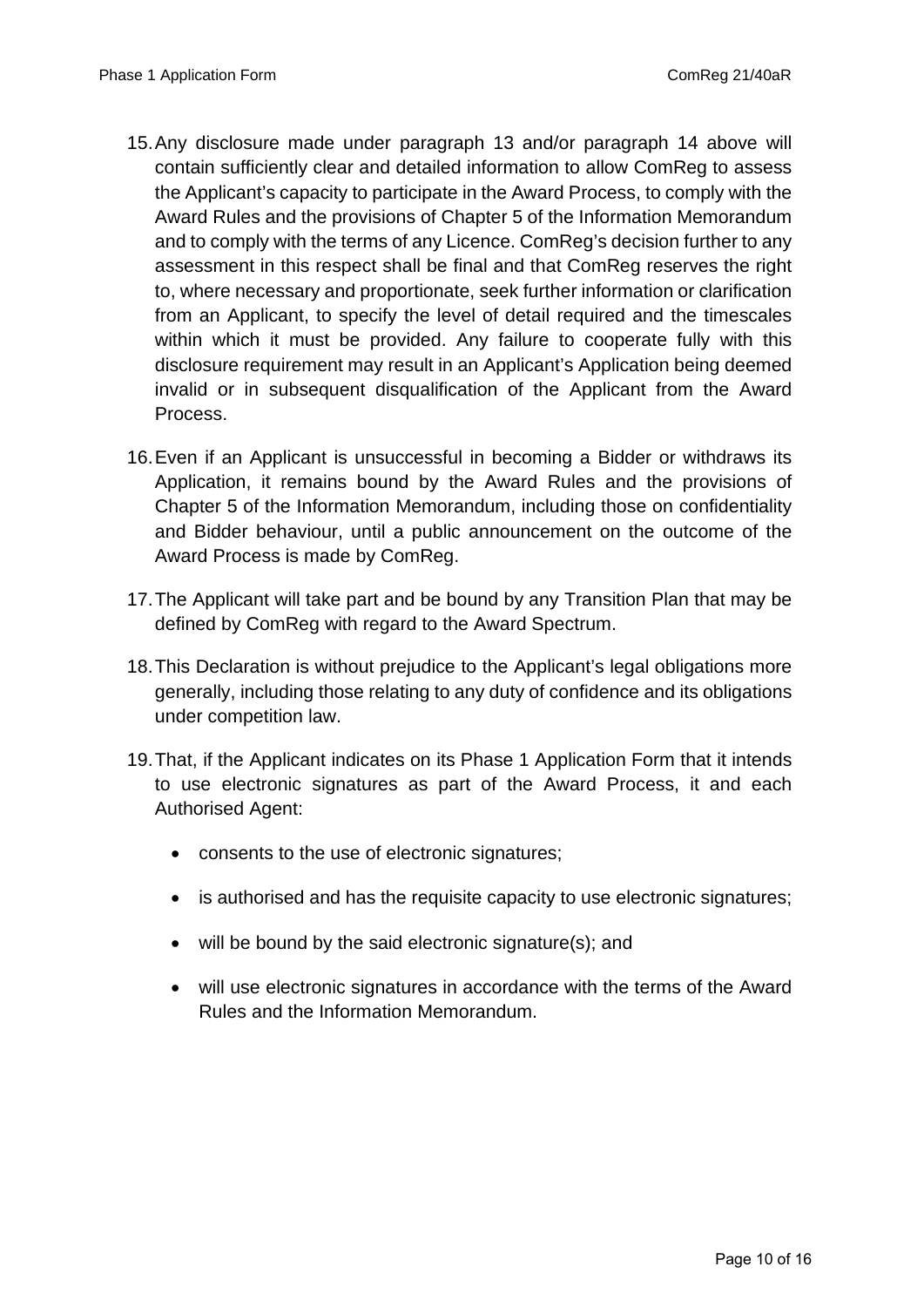| <b>Applicant Name:</b><br><u> 2000 - Jan James James James James James James James James James James James James James James James James Ja</u> |
|-------------------------------------------------------------------------------------------------------------------------------------------------|
| For and on behalf of the Applicant (Authorised Agent 1):                                                                                        |
|                                                                                                                                                 |
|                                                                                                                                                 |
| Date (DD/MM/YYYY):                                                                                                                              |
| Where the Applicant has authorised a second person to act as Authorised Agent:                                                                  |
|                                                                                                                                                 |
| For and on behalf of the Applicant (Authorised Agent 2):                                                                                        |
|                                                                                                                                                 |
|                                                                                                                                                 |
|                                                                                                                                                 |
|                                                                                                                                                 |
| Date (DD/MM/YYYY):                                                                                                                              |
| Where the Applicant has authorised a third person to act as Authorised Agent:                                                                   |
|                                                                                                                                                 |
| For and on behalf of the Applicant (Authorised Agent 3):                                                                                        |
|                                                                                                                                                 |
|                                                                                                                                                 |
|                                                                                                                                                 |
|                                                                                                                                                 |
| Date (DD/MM/YYYY):                                                                                                                              |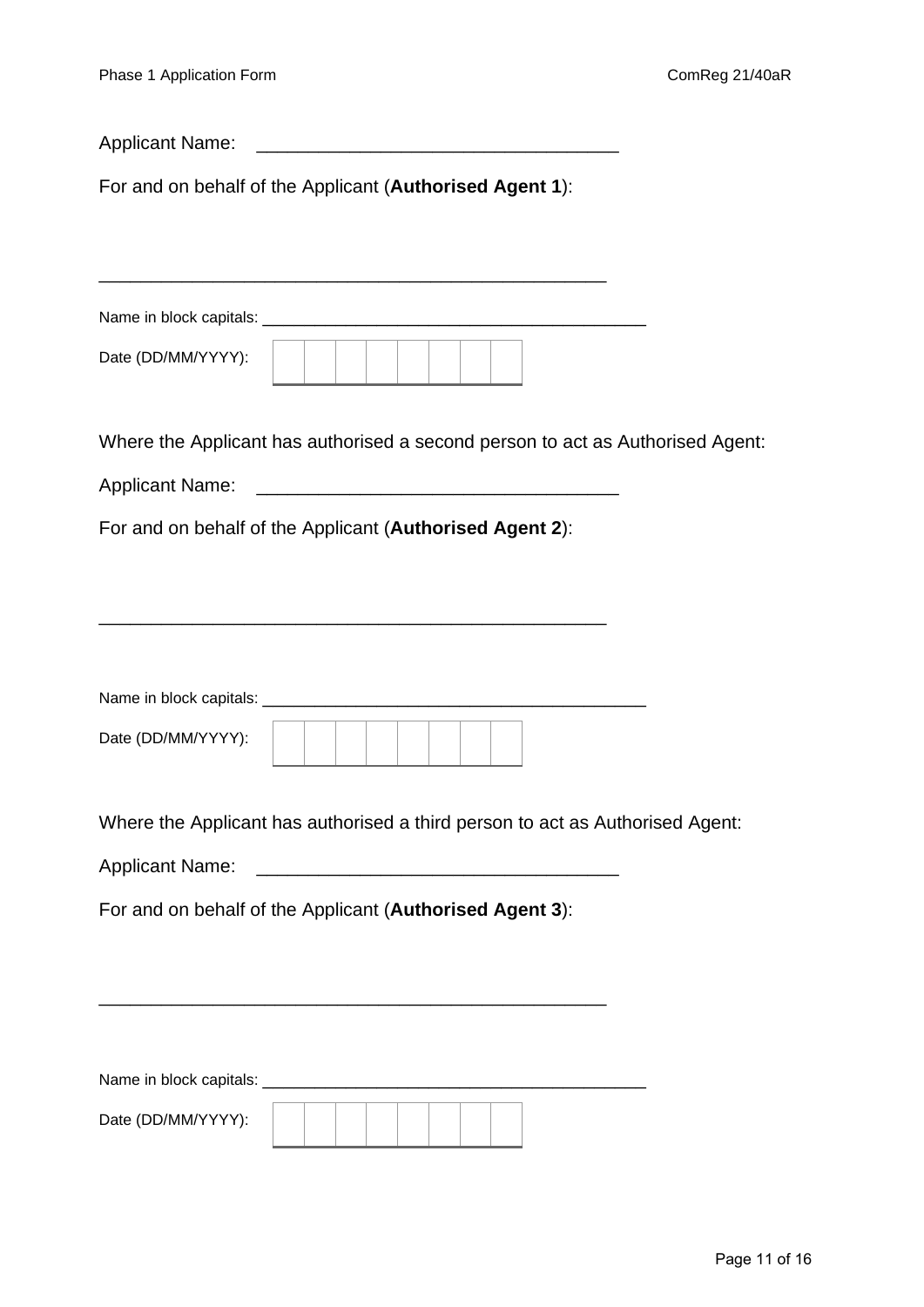If the Applicant is a partnership, a joint venture or equivalent, the Declaration must also be signed by each of the relevant partners or participants:

As partner/participant:

(Signature)

Name in block capitals: \_\_\_\_\_\_\_\_\_\_\_\_\_\_\_\_\_\_\_\_\_\_\_\_\_\_\_\_\_\_\_\_\_\_\_\_\_

\_\_\_\_\_\_\_\_\_\_\_\_\_\_\_\_\_\_\_\_\_\_\_\_\_\_\_\_\_\_\_\_\_\_\_\_\_\_\_\_\_\_\_\_\_\_\_\_\_

| Date (DD/MM/YYYY): |  |  |  |  |  |
|--------------------|--|--|--|--|--|
|                    |  |  |  |  |  |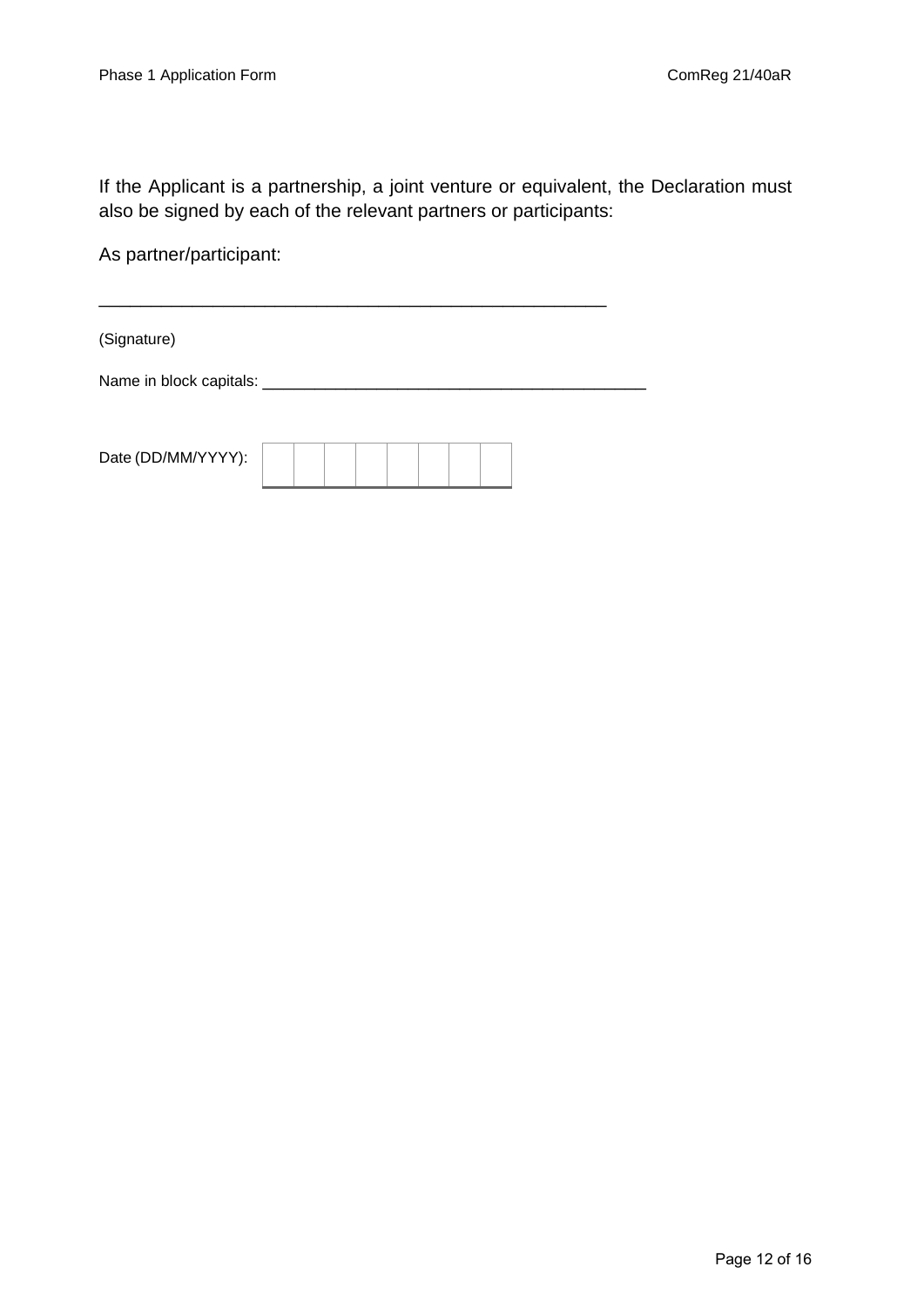#### **Phase 1 Application Documentation Checklist**

Tick the boxes to ensure that all the required information is included in your Phase 1 Application Documentation. Completed Phase 1 Application Documentation must consist of the following:

Part 1: Original Administrative Information - All sections of Table A3.1 completed and signed.

- Appropriate evidence for authorisation of Authorised Agents as specified in paragraph 3.57 of the Information Memorandum
- An Ownership Structure Document and accompanying document in accordance with paragraphs 3.61 and 3.62 of the Information Memorandum

Indication as to whether the Applicant will submit the Phase 2 Application Form in hardcopy or electronically with electronic signature.

Part 2: Original Applicant Declaration signed

Note that, for an Application to be considered complete, **five identical paper** copies of the above documents should be provided. The original version of these documents should be identified as such.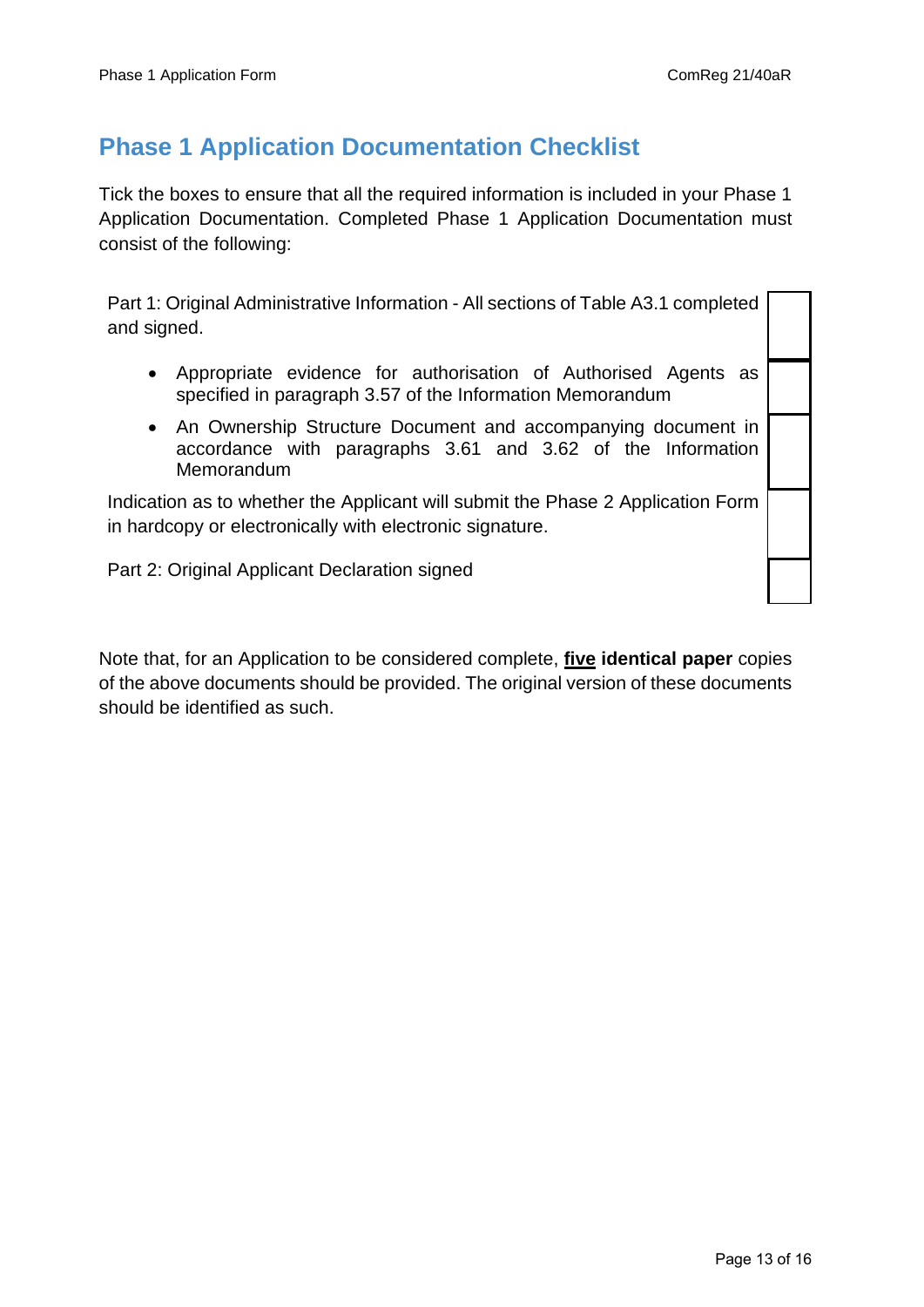### **Phase 1 Application Procedure**

Further to Section 3.3.2 of the IM, Phase 1 Application Documentation consists of:

- a completed and signed Phase 1 Application Form (Annex 3a of this document);
- an Ownership Structure Document along with appropriate certification in relation to same in accordance with paragraphs 3.61 and 3.62 of the IM;
- appropriate evidence in respect of Authorised Agents in accordance with paragraph 3.57 of the IM; and
- a statement of whether an Applicant will submit its Phase 2 Application Documentation:
	- $\circ$  electronically with electronic signature/s<sup>1</sup>; or
	- o in hardcopy, in a similar way as for the Phase 1 Application Documentation.

An Interested Party must submit **five identical paper** copies of each of the above documents. The original documents should be identified as such.

The container(s) in which the above paper documentation are submitted must not in any way disclose the identity of the Interested Party.

ComReg will only accept Phase 1 Application Documentation submitted between **09.00 hours and 17.30 hours** (Irish time) on any of the following Working Days:

- **Monday 14 June 2021;**
- **Tuesday 15 June 2021**
- **Wednesday 16 June 2021;**
- **Thursday 17 June 2021; and**
- **Friday 18 June 2021.**

Interested Parties must make appointments with ComReg to submit their Phase 1 Application Documentation. To make an appointment for submission of Phase

<span id="page-13-0"></span>Details of what constitutes an electronic signature is set out in paragraphs 3.33 – 3.42 of the IM, details of the dedicated file portal to send the documents electronically will be given to Applicants at the time of the submission of Phase 1 Application Documentation.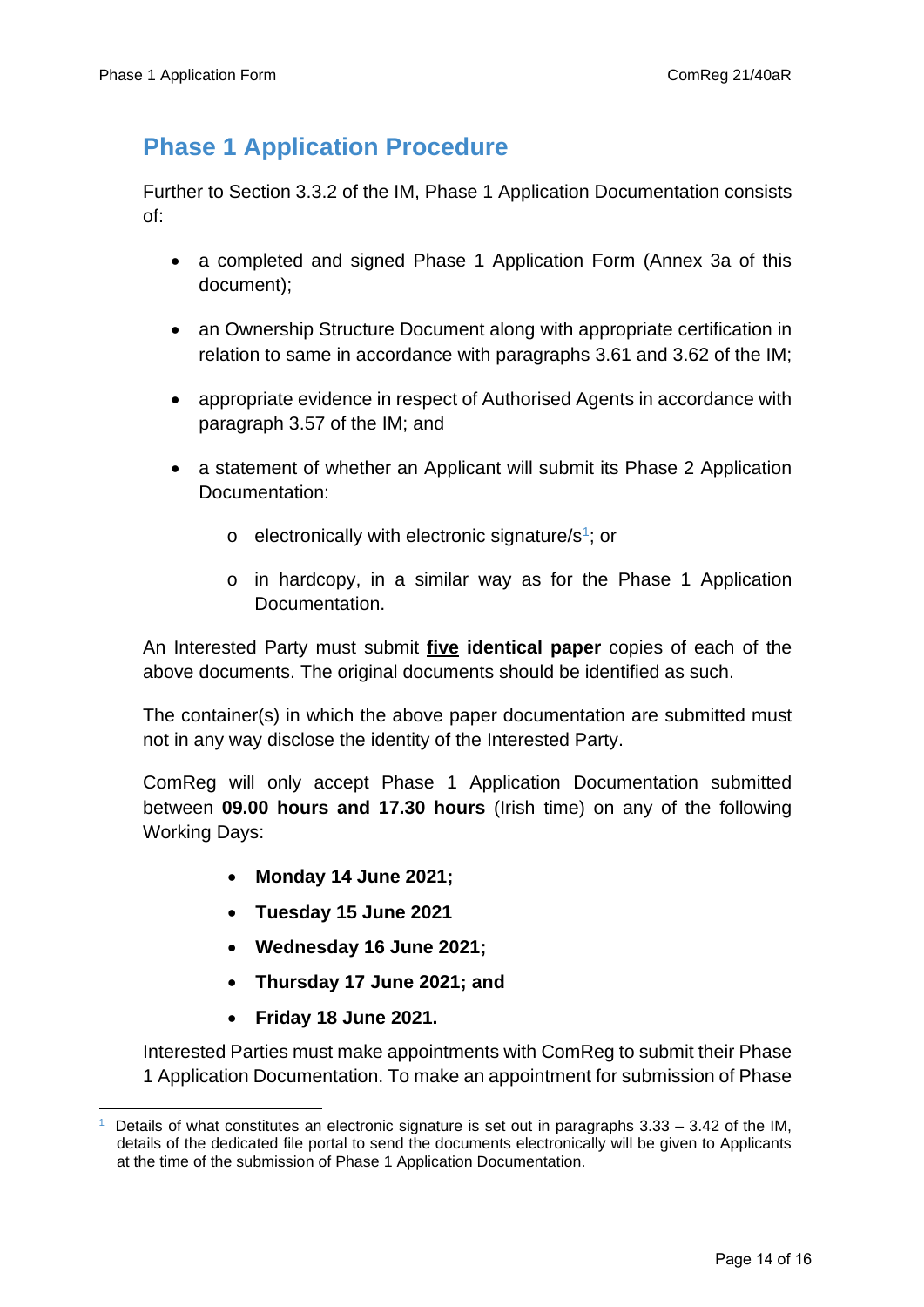1 Application Documentation, an Interested Party must contact **Mr Joseph Coughlan or Mr. Patrick Bolton** by telephone between **10:00 to 13:00 and 14:00 to 16:00 hours (Irish time)** on Working Days between **Wednesday 2 June 2021 and Thursday 17 June 2021** inclusive.

The number for telephoning Mr. Coughlan or Mr. Bolton is: **+353 (0)1 804 9761.**  ComReg will record all phone calls made or received during the Award Process in order to manage technical issues and risks arising, and to ensure the integrity and administrative efficiency of the Award Process. These recordings, which shall be stored securely, shall be retained and used only for these purposes. In the event of a dispute arising ComReg may seek to rely on the contents of these recordings.

All submitted application documents will be date and time stamped upon being received by ComReg. Once Phase 1 Application Documentation is received by ComReg, the Interested Party is deemed to be an Applicant.

Each Applicant will be given a receipt acknowledging the submission of its Phase 1 Application Documentation.

Only in exceptional circumstances outside the control of the Applicant will Phase 1 Application Documentation be accepted after 17:30 hours on the Phase 1 Application Date and this will be at ComReg's discretion.

Submission of a second or subsequent Application documents during phase 1 of the Application Stage

Phase 1 Application Documentation can be replaced at any time up to **17.30 hours (Irish time) on the Phase 1 Application Date, Friday 18 June 2021.**

In the event that an Applicant submits more than one version of Phase 1 Application Documentation prior to 17:30 hours on the Phase 1 Application Date, only the latest Phase 1 Application Documentation received from that Applicant will be taken into consideration.

On the submission of second or subsequent Phase 1 Application Documentation prior to the Phase 1 Application Date then the Applicant must return the receipt for the prior Phase 1 Application Documentation to ComReg. This receipt will be endorsed to indicate that the earlier Phase 1 Application Documentation has been superseded and will not be evaluated. Any superseded Phase 1 Application Documentation will not be returned and will be securely destroyed.

No Phase 1 Application Documentation will be opened by ComReg before 17:30